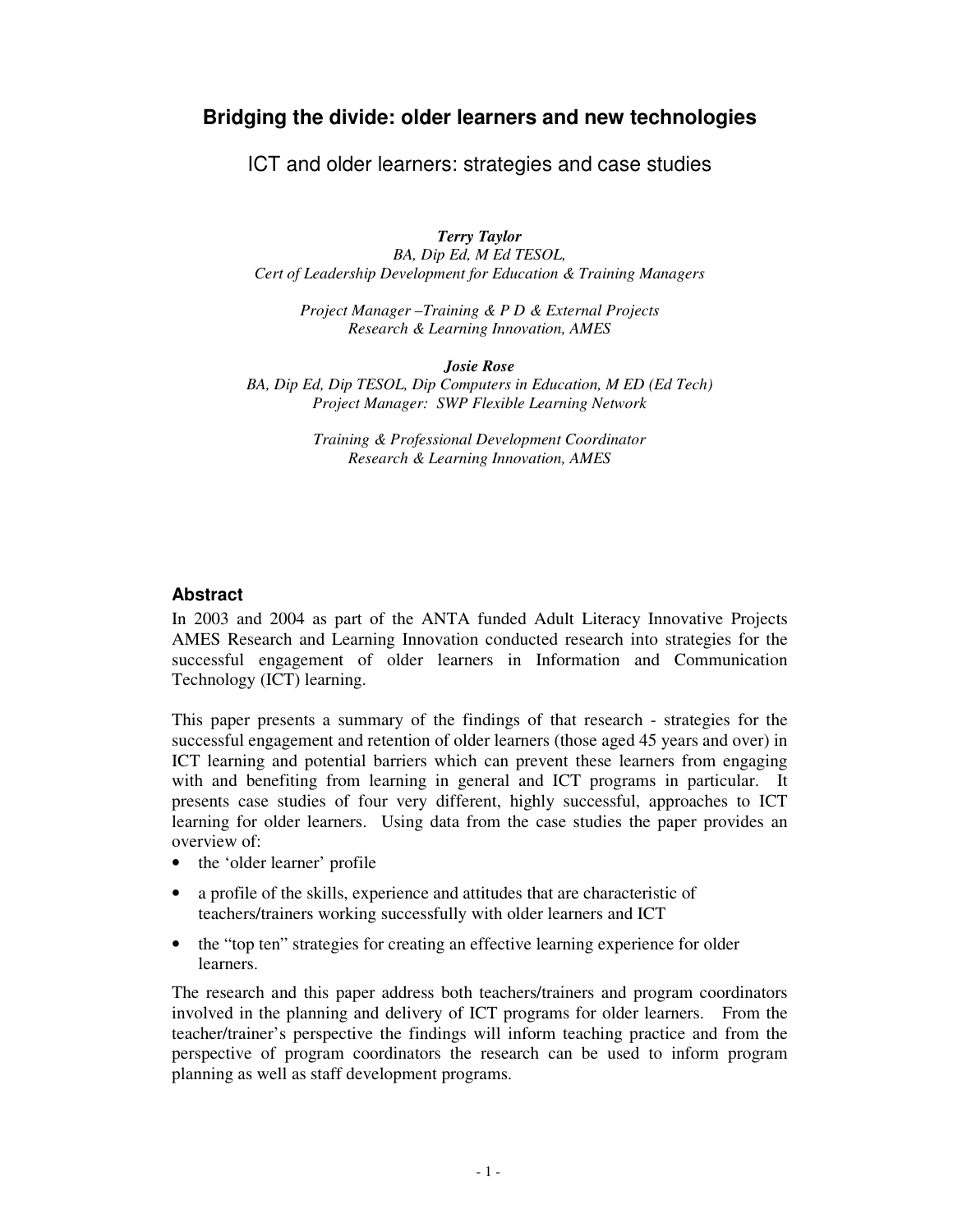## **Methodologies**

A number of approaches were used in this study:

- a review of national and international research into older learners and strategies that support acquisition of ICT skills
- a field survey of older learners engaged in a range of ICT training contexts The survey involved 50 learners engaged in formal and informal training in a range of settings in Victoria, Tasmania and South Australia.
- interviews with teachers, trainers and program coordinators involved in the planning and delivery of ICT programs to older learners in both formal and informal settings in Victoria, Tasmania and South Australia.
- case studies at four different training sites involving 78 learners in all, and five teachers, three of them also program coordinators.

# **Findings and discussion**

The data collected in the study from learners, teachers/trainers and program coordinators contains some consistent messages in terms of the development of ICT literacy for older learners and factors which can be barriers to learning in general, and ICT in particular, for this group of learners.

## *Older learners*

The learners involved in the field surveys ranged in age from the  $40 - 45$  age group to learners 65 years and over. The majority was aged between 46 – 60 years. Many, but certainly not all, of these were seeking employment and a relatively small number were employed.

Just over 60% of the learners surveyed were in training locations in metropolitan Victoria, 32% in regional Tasmania and 6.5% in rural South Australia.

Just under 60% had secondary school or higher qualifications. 6% completed University degrees, 23% had a Vocational and Educational Training qualification. Less than half (44%) did not complete secondary school. 18% had completed nonaccredited training courses.

Only 5% of the learners involved in the study were employed - 2.5% in full-time employment and same percentage in part-time employment and around 15% of the sample group was retired. While 20% was employed or retired, only 50% of the group classified themselves as unemployed. It is interesting to note the just over 30% of the sample group was engaged in *voluntary* work and therefore may not have considered themselves to be unemployed. A total of 60% of the sample was seeking to re-enter the workforce – either part-time or full-time.

77% of the learners came from English Speaking Backgrounds (ESB). The 23% from Non-English Speaking Backgrounds (NESB) were from 12 different language backgrounds. As might be expected 60% of the learners had high oracy and high literacy levels. 40%, which includes nearly 20% of the ESB learners, had lower literacy levels (38% intermediate literacy and 1.3% low literacy).

On the whole these learners had little previous experience with ICT. 55% had no ICT skills, 25% had basic skills, 16% had intermediate level ICT skills and 4% were advanced ICT users.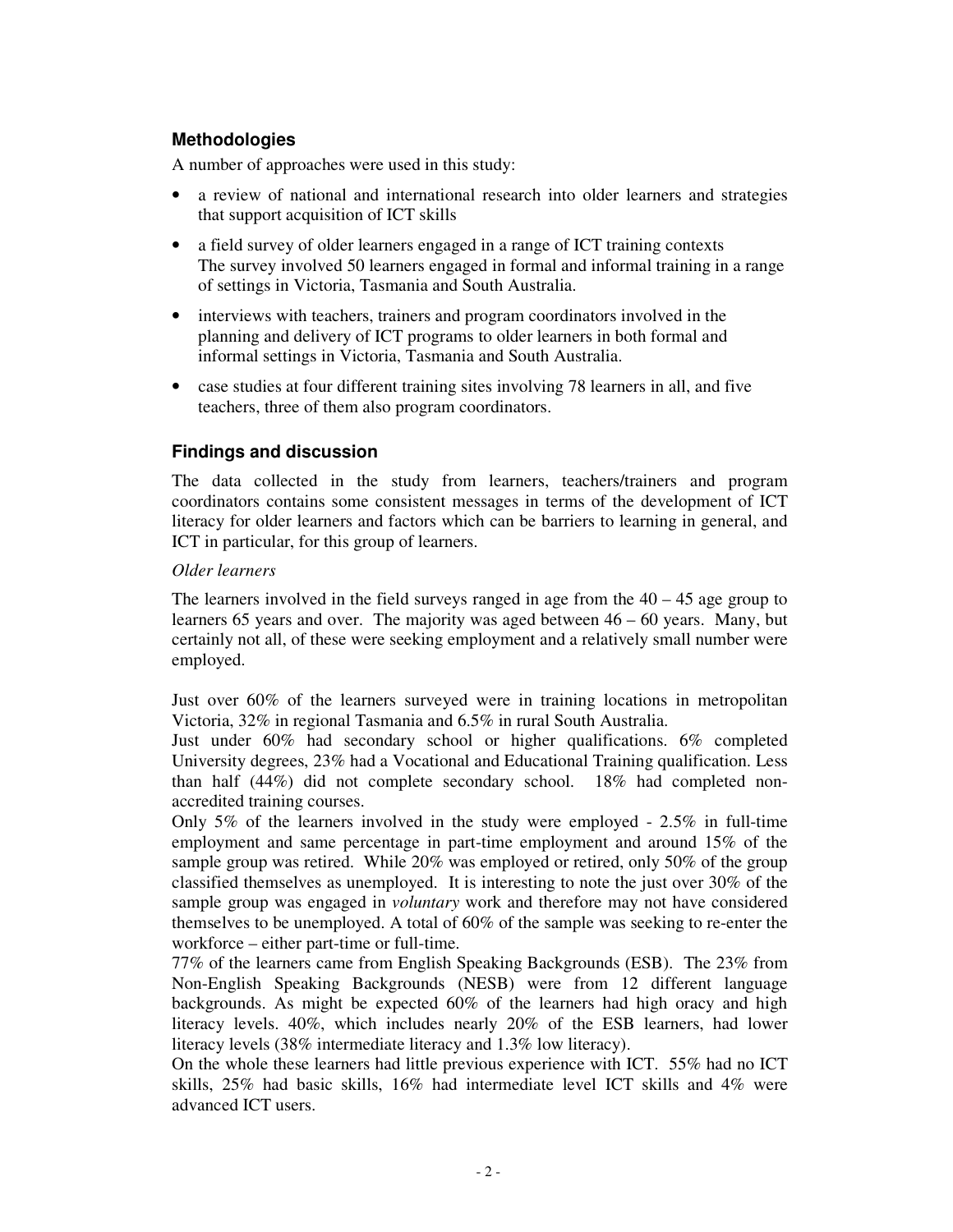The overall picture is one of generally independent learners who have decided that ICT can help them meet a purpose, achieve a goal or in some other way enrich their lives, and, often, the lives of others in their personal circles or wider communities. They have a clear sense of their own purpose for acquiring new skills. The barriers to learning are largely those faced by all adult learners, compounded by the factor of being part of a generation that has not grown up with computer technology.

## *Teacher profile*

The teachers/trainers interviewed for this study shared many common characteristics. They were all very passionate about their subject, were interested in the possibilities of ICT and the personal and employment-related opportunities it presents for older learners, and delivered their programs in a spirit of respect for the learners and enjoyment of the teaching and learning process. They were all able to adapt to the needs of the learners as well as the demands of formal and informal teaching and learning situations and program funding requirements.

Significantly, four of the five teachers/trainers had an extensive background in adult language and literacy teaching, and were therefore experienced in teaching literacy and communication skills as well as having underpinning knowledge of the social nature of learning. The combination of highly developed computing skills and knowledge and experience in language and literacy teaching methodology made these teachers highly effective in teaching ICT literacy.

The teachers/trainers were all actively engaged in a learner-centered approach based on adult learning principles as described by Knowles (1980, 1984). Underpinning principles include:

- − adults tend to be self-directing
- − adults have a rich reservoir of experience that can serve as a resource for learning
- − since adults'readiness to learn is frequently affected by their need to know or do something, they tend to have a life-, task-, or problem-centered orientation to learning as opposed to a subject-matter orientation
- − adults are generally motivated to learn due to internal or intrinsic factors (such as helping their child with homework) as opposed to external or extrinsic forces (such as a raise in salary).

## *Creating an effective learning experience for older learners.*

The learners in the field surveys were asked to identify the strategies that made learning a positive experience and helped them to achieve the outcomes they were seeking. In order of priority the learners identified the following as factors in a positive learning experience:

- 1. peer support, mentoring and tutoring
- 2. the teacher/trainer; including tutors and volunteers
- 3. slower paced, low intensity training
- 4. self-paced learning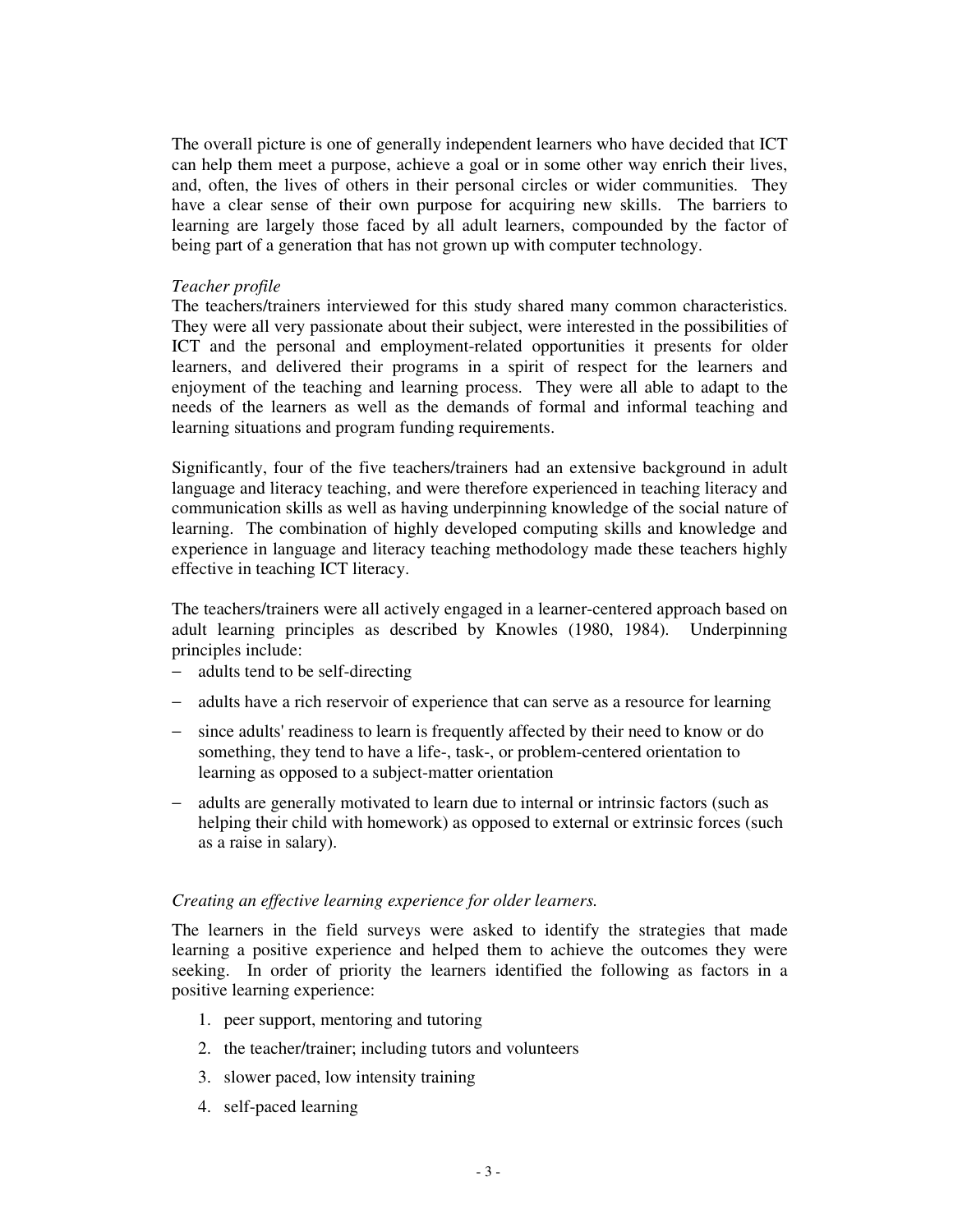- 5. informal learning environment
- 6. small classes or groups
- 7. clear and explicit visual instructions
- 8. similar aged cohort

Other factors contributing to a positive learning experience included:

- − English language literacy integrated with ICT literacy skills development (for NESB learners)
- − personal interest
- − potential employment outcomes
- − good print resources
- − ongoing (lifelong learning)
- − hands on practice activities
- − relevant "real world" activities

#### *Potential barriers to learning*

Learners were also asked to comment on any barriers to learning that they could identify. Commonly identified barriers included:

Age-related barriers

- − print size **-** accessibility of print resources (a preferred learning strategy);
- − small size of text in web address bar that cannot be changed
- − focus **-** changing focus from screen to workbook to keyboard
- − pace time limits on training courses, and sessions that move too quickly can be stressful

English language literacy (for NESB learners)

Computer literacy:

- − computer terminology
- − computer skills

Physical set-up of computer rooms – ability to see projected demonstration.

#### Formal training programs

Many of this cohort are very self-directed and independent, therefore more formal 'teacher structured' training programs are, by their nature, a barrier to learning.

## Skills level too high

If the skill level of formal programs is too high for these learners they will drop out.

## *Practical strategies for engaging and supporting older learners*

Some of the practical strategies for successfully engaging older learners with ICT identified by both the teachers and the learners involved in the study are presented in the following tables.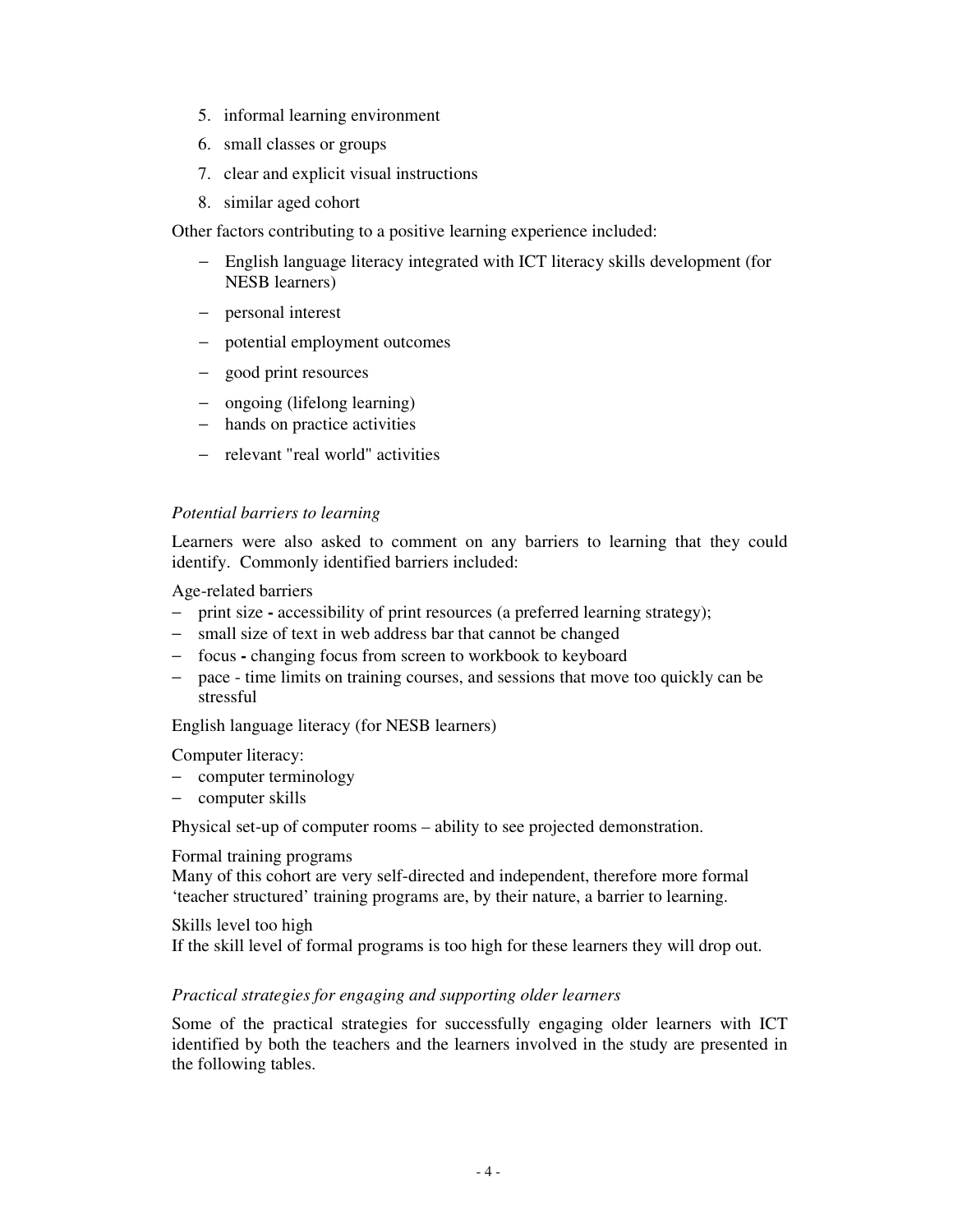| Computer equipment & terminology                             |                                                                                                                                                                                                                                                                                    |  |
|--------------------------------------------------------------|------------------------------------------------------------------------------------------------------------------------------------------------------------------------------------------------------------------------------------------------------------------------------------|--|
| <b>Strategy</b>                                              | Why this helps                                                                                                                                                                                                                                                                     |  |
| Use a data projector                                         | Visual demonstration supports the learning style<br>of many older learners                                                                                                                                                                                                         |  |
|                                                              | immediacy of instruction – "watch and see<br>how it's done"                                                                                                                                                                                                                        |  |
|                                                              | supports low language and/or literacy levels<br>$\overline{\phantom{0}}$<br>supports learners with sight impairments                                                                                                                                                               |  |
| Provide a well equipped and<br>managed computer room         | Learners can be frustrated and disheartened<br>when "the computer doesn't work". Often they<br>think this is their fault. Good, reliable<br>computing equipment, access to networks and<br>the Internet are all essential, not only for access<br>but also to maintain confidence. |  |
| Make computers available outside<br>of regular session times | Learners need and appreciate the opportunities<br>to practise their skills outside of 'class' time.                                                                                                                                                                                |  |
| Demonstrate self help strategies<br>early on in the course   | Demystify the hardware and show learners that<br>they cannot easily break anything eg switching<br>off and resetting the computer is often a simple<br>solution.                                                                                                                   |  |
| Use everyday metaphors to<br>demystify computer concepts     | Learners need to know that there is nothing<br>wrong in not knowing how a computer works,<br>eg: "you don't need to know how to drop in a<br>carburetor in order to drive a car."                                                                                                  |  |

# **Pace and intensity**

| <b>Strategy</b>                                                    | Why this helps                                     |
|--------------------------------------------------------------------|----------------------------------------------------|
| Introduce new concepts through a<br>carefully managed set of steps | Many learners have not been engaged in formal      |
|                                                                    | ICT learning before, and this is a 'new (and       |
|                                                                    | unfamiliar) literacy' for most of them.            |
| Present new skills in small 'chunks'                               | Small steps allow time for learners to take in the |
|                                                                    | new and help them process and understand the       |
|                                                                    | new information.                                   |
| Reinforce skills from one week to<br>the next                      | This helps learners make the connections by        |
|                                                                    | applying and practising skills they have learned   |
|                                                                    | previously.                                        |
| Be patient                                                         | Older learners often need more time and more       |
|                                                                    | repetition before they fully 'own' the new         |
|                                                                    | information/skill.                                 |
| Avoid the temptation of 'taking<br>over' the mouse                 | This is counterproductive with learners who        |
|                                                                    | often lack confidence already and need to 'do it   |
|                                                                    | themselves'.                                       |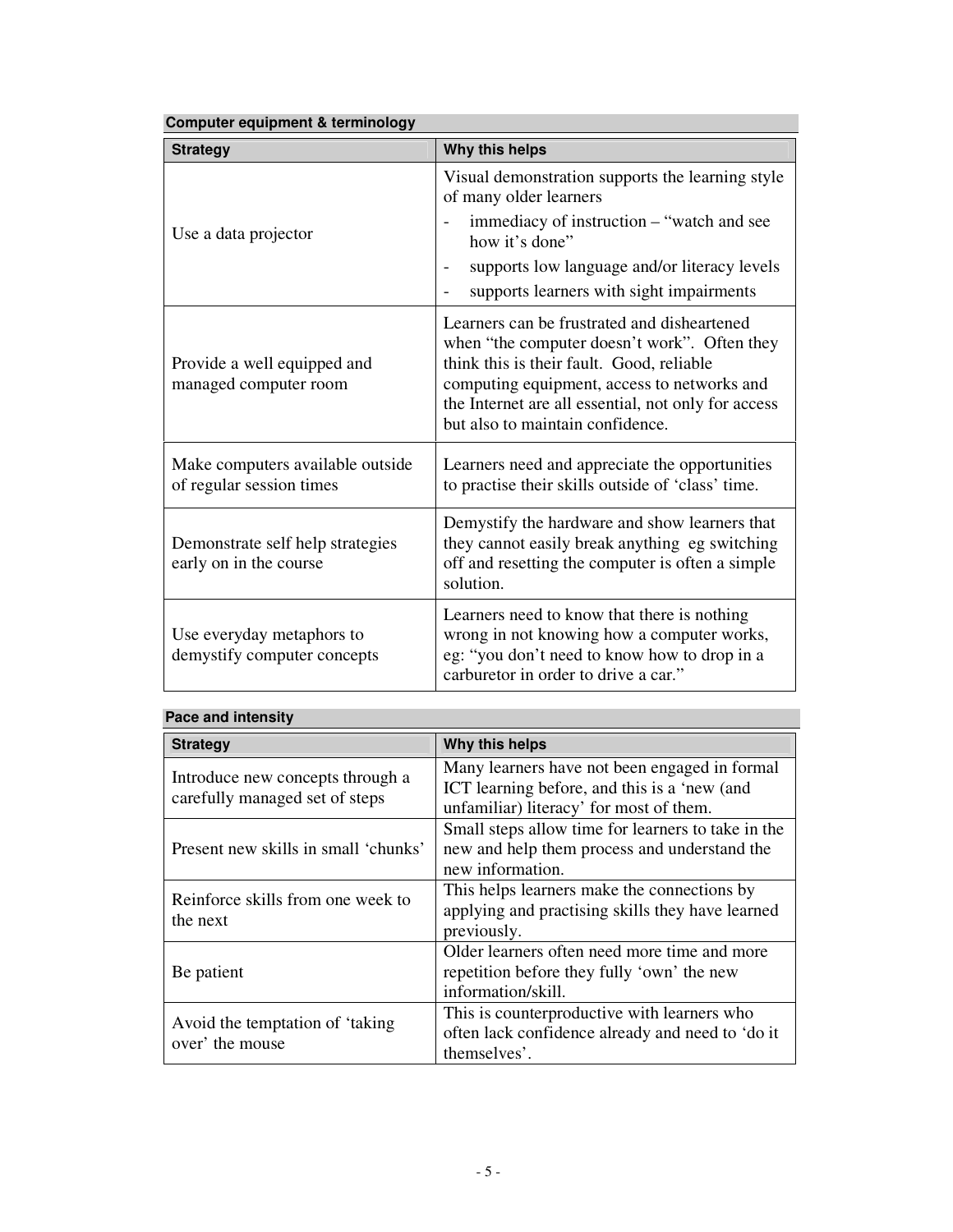| <b>Strategy</b>                                                                                                                                                       | Why this helps                                                                                                                                                                                                                                                                                                                                  |
|-----------------------------------------------------------------------------------------------------------------------------------------------------------------------|-------------------------------------------------------------------------------------------------------------------------------------------------------------------------------------------------------------------------------------------------------------------------------------------------------------------------------------------------|
| Assess learners to determine skill<br>levels before they start a program<br>and group learners with similar<br>level skills                                           | Pace is a key factor for older learners - teaching<br>ICT literacy to older learners may require time<br>and patience.<br>Time available to deliver a program can<br>sometimes become an issue and this in turn can<br>affect the pace of sessions or intensity of a<br>program. This may disadvantage any learners<br>with lower skill levels. |
| Use volunteer helpers in the class                                                                                                                                    | Having a range of support mechanisms for<br>learners to get assistance when they need it<br>helps deal with anxieties and fears on one level,<br>and with 'fast learners' who are ready to move<br>on to the next thing.                                                                                                                        |
| Read out instructions from<br>workbooks                                                                                                                               | This supports learners with literacy or sight<br>problems.                                                                                                                                                                                                                                                                                      |
| Demonstrate keystrokes and<br>navigational aspects of ICT<br>repeatedly                                                                                               | Learners may need visual demonstrations to find<br>the required icons and the keys on their own<br>keyboard.                                                                                                                                                                                                                                    |
| Use and/or create interactive<br>PowerPoint presentations                                                                                                             | Interactive PowerPoint presentation can<br>illustrate specific aspects of computer<br>operations, and can be very engaging to the<br>visual learner.                                                                                                                                                                                            |
| Be aware of any hearing and sight<br>impairments in the group                                                                                                         | Adjusting your voice/pace by speaking in a<br>slow, loud, clear voice can help learners keep<br>up.<br>Clear visual demonstrations can compensate for<br>these impairments.                                                                                                                                                                     |
| With print based materials, ensure<br>that:<br>pages are well laid out<br>exercises and assessment tasks<br>are clearly identified<br>font style used is easy-to-read | Accessible, easy to follow print based materials<br>where instructions, tasks and assessments are<br>clearly marked is crucial to the success of a<br>program for older learners. Most ICT training<br>materials follow a one-size-fits-all approach -<br>often too much too soon. This does not work<br>well with older learners.              |
| Consider the amount and size of<br>text on web pages before you use<br>them with older learners                                                                       | Many older learners have sight impairments and<br>pages with a lot of dense text can be difficult to<br>read.<br>Some pages may not allow for enlargement.                                                                                                                                                                                      |

**Supporting disadvantaged learners** – literacy and age-related issues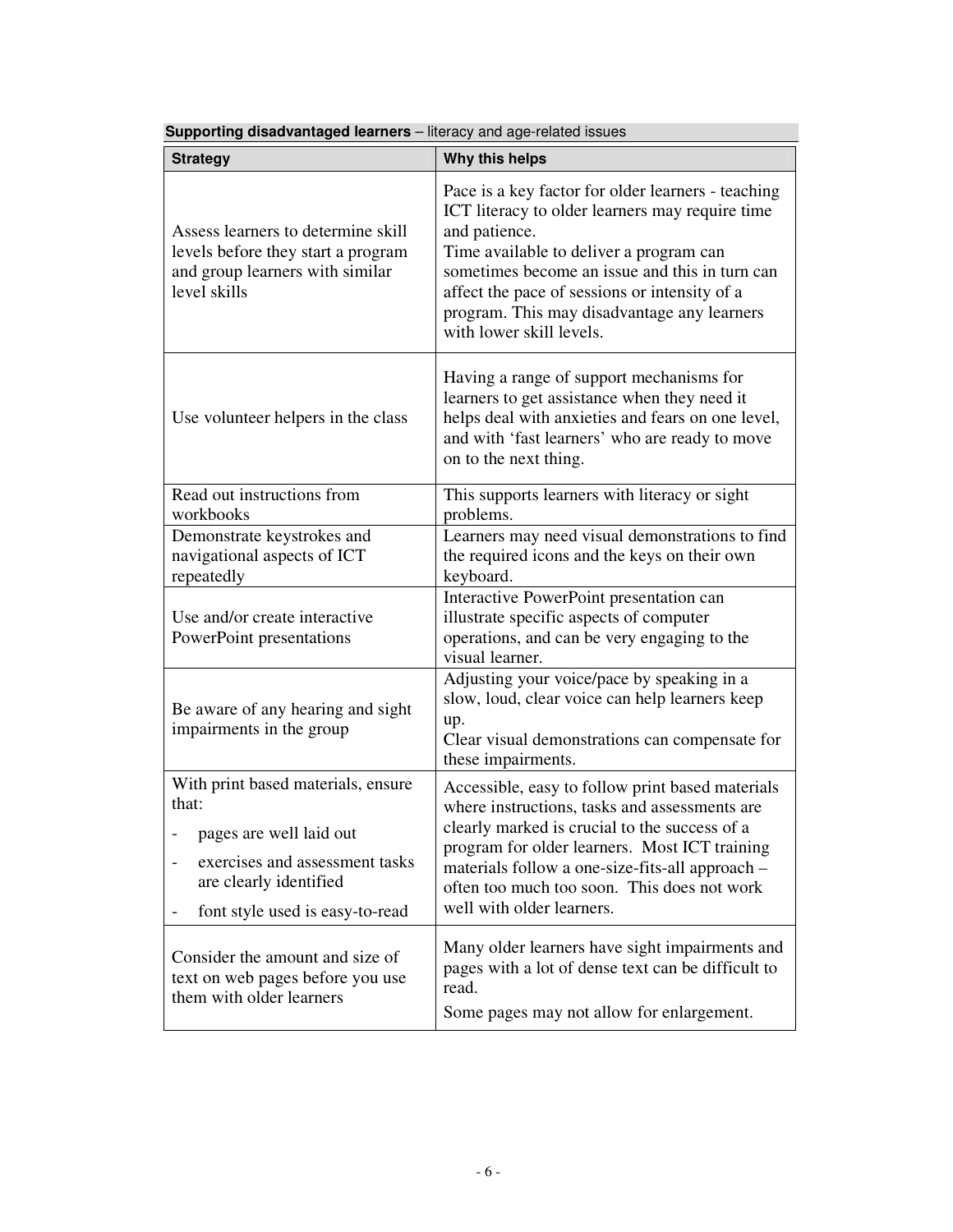# **Conclusions**

*The "top ten" strategies for creating an effective learning experience for older learners*

Older learners engaged in ICT learning:

- are more likely to undertake short non-award vocational courses aim is to gain skills rather than qualifications
- increasingly turn to community training providers for vocational and personal training
- prefer learning in an informal learning environment, in small classes or groups
- need slower paced, low intensity training and often prefer self-paced learning
- take increasing responsibility for their training and learning and for sourcing learning which meets their needs, constraints and learning-style preferences
- are often independent learners self-directed and with a clear idea of their own purpose for undertaking training
- highly value peer support, mentoring and tutoring
- value and respond to supportive and responsive teachers, tutors and volunteers
- want clear and explicit instructions, with print and web-based resources designed to accommodate age-affected sight and hearing
- generally feel more comfortable learning with a similar aged cohort

## *Potential barriers to learning*

Older learners can be discouraged from ICT learning by:

- lack of basic computer skills, lack of knowledge of computer terminology
- fear of computer technology
- $\bullet$  the 'digital divide' not growing up with the technology
- skills level of many formal training courses if too high learners can feel disempowered
- formal training environments may not always suit self-directed, independent learners
- lack of recognition of prior experience self-esteem may be affected
- age-related barriers sight, hearing and mental agility
- language and literacy skills especially, but not only, NESB learners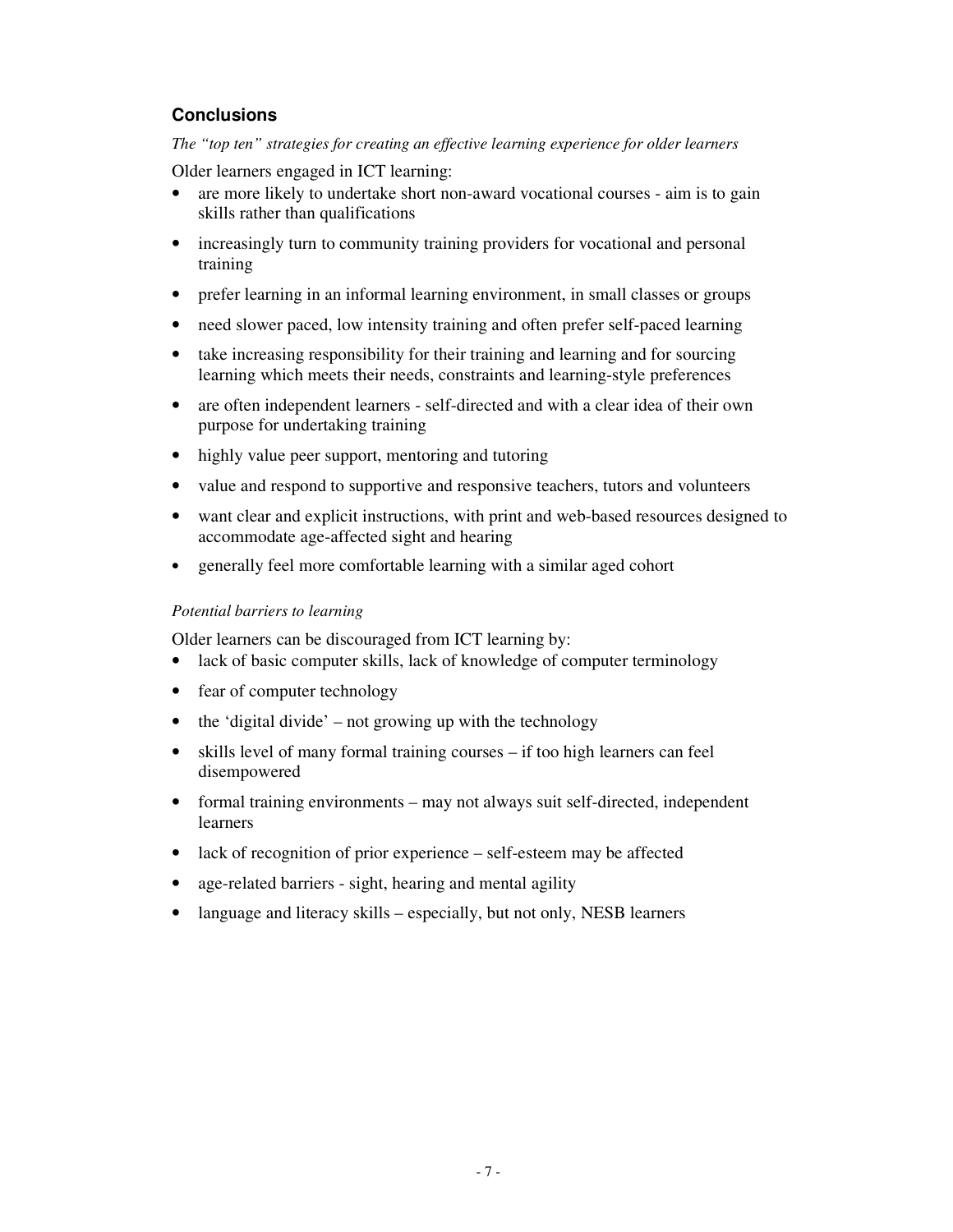## **Case studies**

## **Case study 1: BITES – Certificate I in Information Technology AMES, Melbourne Victoria**

The **Basic IT Enabling Skills (BITES) for Older Workers** program provides workers aged 45 years and older with the opportunity to undergo nationally accredited training in information technology. The program is designed to help older welfare dependent people, who are in the labour force, to gain nationally accredited skills in information and communication technology, so they can operate more effectively in the workforce. (BITES web site; http://itskills.dest.gov.au/). Training focuses on an introduction to computers, the use of email and the Internet and word processing. The units of training are nationally accredited and contribute to a Certificate l in IT under the Australian Qualifications Framework. AMES delivered BITES course to communities within Victoria at its Dandenong, Frankston and Springvale sites.

#### *Context*

**Course:** The training was based on three units from the Certificate Level I (ICA 10101) qualification under the Information Technology Training Package (ICA99). Operate a personal computer

Operate a word processing application

Send and retrieve information over the Internet using browsers and email. **Sector/environment:** Adult Community Education

#### *Delivery modes:*

**Group 1:** 2 hours face-to-face and 2 hours independent self study (supervised) over 20 weeks

**Group 2:** 3 hours per day, 2 days per week over 10 weeks

## **Case study 2: Older Persons Electronic Network (OPEN) Launceston, Tasmania**

OPEN, the Older Persons Electronic Network, is essentially a community based peer led ICT program. It was established in October 2001 and has its origins in the Year of the Volunteer projects conducted in Launceston at that time.

Hazzlewood, J. (2002) describes how this network aims to narrow the digital divide by providing guided group-travel on the Super Highway for lifelong and lifewide learners in this regional area of northern Tasmania. The objectives of the program are:

- − to provide equity of access to eCommerce via the Internet for the target group, many of whom face barriers in accessing and using new technology;
- − to disseminate accurate and timely information about the relevance and value of the Internet to older adults;
- − to assess needs and interests of a group not at present being catered for and offer options for training, support and the opportunity to practise skills learned;
- − to canvass wide community participation and recruit peer group and intergenerational volunteer eMentors and invite guest presenter contributions;
- − to explore ways of achieving sustainability by exploring options such as the formation of a self-supporting computer club.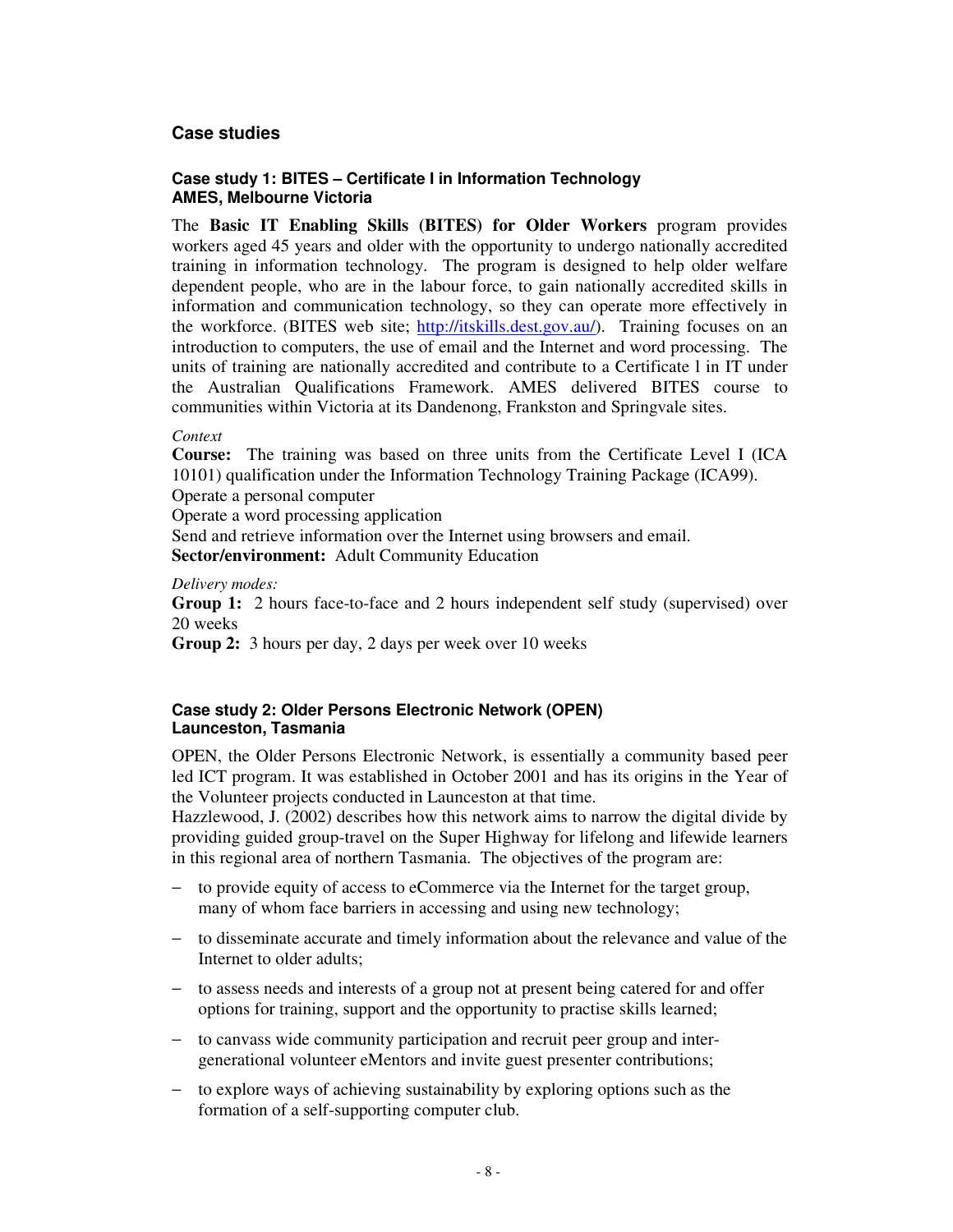While there are other training and support options in the Launceston area, the OPEN Computing Program is attracting a group of people who find that many computer courses are too demanding, too long and/or move at too fast a pace. Some OPEN participants are people who lack the confidence to attend formal courses and are not keen to attend existing informal support groups which are usually held in the evenings and are once again, too advanced for these 'capable and curious'novices.

#### *Context*

**Course: Certificate II in Information Technology** (eLearn course) as well as various non-accredited application training courses.

**Sector/environment:** Free to students, TAFE subsidised materials, NGO venue, Internet provision

#### *Delivery modes*

**TAFE Online eLearn** resources placed in WebCT, with OPEN responsible for overall supervision and support provided by volunteers.

#### **Case study 3: Community Internet & Technology Centre Port Pirie, South Australia**

The aim of the Port Pirie Community Internet and Technology Centre is to make the Internet accessible to all members of the community, and to help them learn new skills and have easy access to Information and Communication Technologies. This Centre was established through an initiative of the Port Pirie Regional Council with support from *Networking the Nation* and *Networks for You*.

In the Port Pirie region approximately 38% of households are connected to the Internet. It is a relatively poor community with high unemployment rates. The Technology Centre offers a wide range of courses and services to the community. One of their greatest achievements to date is their ability to engage older adults in ICT training. Many of those learners have previously been reluctant to take up any training. Approximately 64% of the learners at the Centre are over 50 and 19% over 65 years of age. 13% are from a non–English speaking background and 83% of all learners are women.

The Port Pirie Community Internet and Technology Centre offers a range of fee-forservice computer courses such as basic Internet and email, digital photography, Microsoft Publisher, Word and Excel. Some of these are run as single sessions, or over 2 weeks. Other courses, such as computer basics run over longer time frames – 5 or 6 weeks. Some of the training provided by the Centre includes:

**Basic Computer Training -** basic computer functions, filing and folders 2 hours per week for 5 weeks

**Internet and Email -** surfing the Internet, using search engines and setting up a free email account: 2 hours per week for 2 weeks

**Microsoft Publisher 2002** - using Publisher to create newsletters, flyers and other publications: 2 hours per week for 4 weeks

#### *Context*

**Course**: Basic Computer Skills – non-accredited

**Sector/environment**: South Australian Government: Adult Community Education **Delivery modes:** 2 hours face-to-face over 7 weeks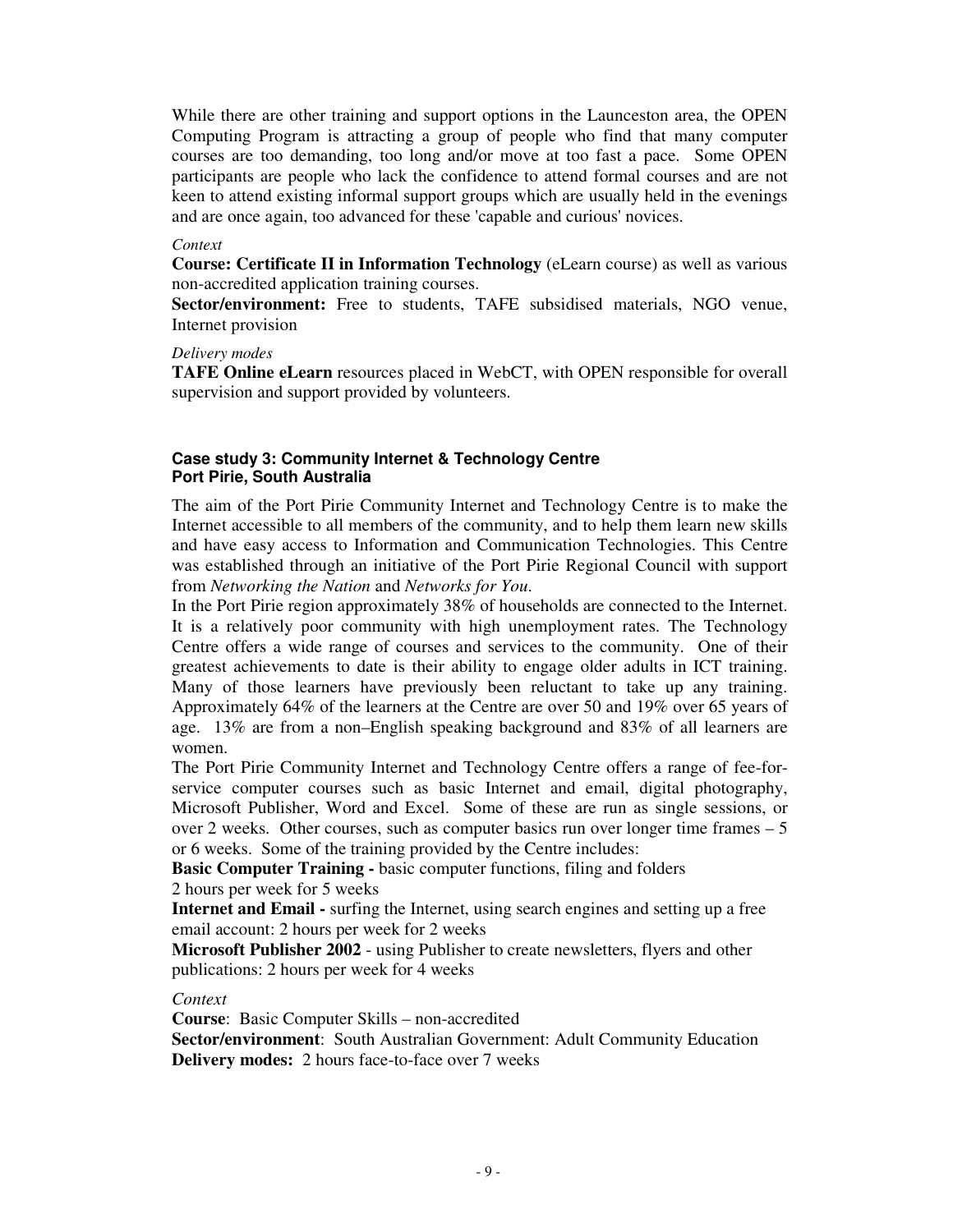## **Case study 4: The Computer Club Preston & Reservoir Adult Community Education (PRACE)**

PRACE has provided a range of literacy and numeracy programs through State and Federal funding since 1993. The organisation has also gained a national and international presence within the field through the development and distribution of a range of literacy resources, both paper based and online.

Since 1994 PRACE has been teaching all sorts of beginner computer classes in collaboration with Preston Neighbourhood House.

#### **"The Computer Club" Learn: Sustain: Peer Train**

Preston Neighbourhood House Computer Club began in 2001 when a group of people realised they had studied all the beginner classes, and still wanted to learn more. Through the club, they teach themselves to build computers from old parts and continue to develop their software skills.

#### **The website project**

In 2002 the Centre received funding to develop a website for the club. The site was developed with the potential of containing resources that could be updated by the club themselves. After consulting with the club members about the graphic design and navigation, the developer discussed what would be useful content for the site, both as an Internet resource for hardware enthusiasts like themselves, and for teaching new members of the club.

There was then a series of workshops aimed at giving the Computer Club the skills and knowledge to take the site over independently. Workshop topics included copyright issues, Dreamweaver basics classes, effective search techniques and how to update the site database. These skills workshops were so popular the club wanted to continue weekly classes in 2003.

2004: The Computer Club continued to meet every week, and skills workshops were still being provided by PRACE on request of the club, and as funding allowed.

## *Context*

**Course:** The "Upgrading and Maintaining" Computer Club

**Sector/environment**: Adult Community Education

**Delivery modes:** Independent club meets once a week; occasional face to face skills workshops as requested and as funding allows

## **Acknowledgements**

| Case study 1: Maureen Berry & Agnes Fejes, AMES,                                 |
|----------------------------------------------------------------------------------|
| Victoria                                                                         |
| Case study 2: June Hazzlewood, Older Persons Electronic Network (OPEN),          |
| Tasmania                                                                         |
| Case study 3: Muriel Scholtz, Port Pirie Community Internet & Technology Centre, |
| South Australia                                                                  |
| Case study 4: Michael Chalk, Preston and Reservoir Adult Community Education     |
| (PRACE), Victoria                                                                |
|                                                                                  |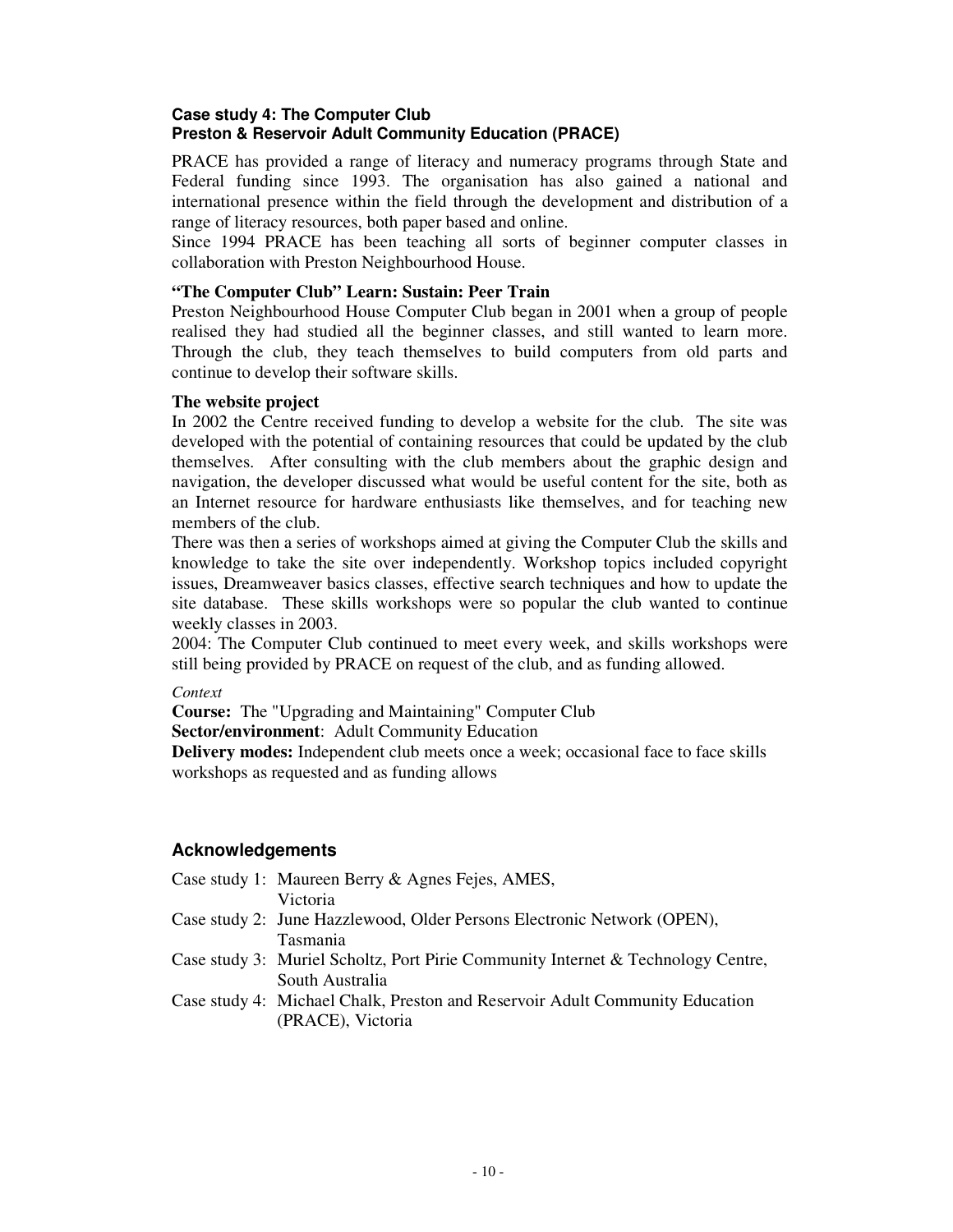#### **References**

- Australian Education Council, 1993. *Putting education to work: The key competencies report* (the Mayer report), Australian Education Council and Ministers of Vocational Education, Employment and Training
- Ball, K. Misko, J & Smith, A., 2000. *The Training Needs of Older Workers*. NCVER. Conference paper AVETRA 2000
- Cranton, P., 1992 *Working with Adult Learners* (from the website: http://www.trainingpost.org/alptr.htm)
- DEST, 2002-2003. *Basic IT enabling skills for Older Workers programme* (BITES), http://itskills.dest.gov.au/information/information.asp
- DET WA, 2001. *Bridging the Digital Divide in Western Australia. An Understanding of WA Computer Literacy Training Needs.* Report prepared by Market Equity for the Department of Training and Employment
- Corbel, C., 1999. *Computer literacies – Working effectively with electronic texts.* National Center for English Language Teaching and Research (NCELTR), Macquarie University
- Educational Testing Service, 2002. *Digital Transformation; A Framework for ICT Literacy. A Report of the International ICT Literacy Panel*
- Gelade, S., Catts, R., Gerber, R., 2002. *Securing Success? Identifying good practice in training of mature aged people who are disadvantaged in the labour market*. DEST.
- Hazzlewood, J., 2004. *Adult Lateracy: Lifewide learning for longer life living*. Paper presented to National Council of Vocational Education Research (NCVER) Conference, Tweed Heads, July 13-16.
- Hazzlewood, J., 2002. *An Ant can eat an Elephant: if it takes small enough bytes*. Adult Learning Australia Conference, Hobart, August 2002. Australian Journal of Adult Learning, Volume 42, Number 3, November, pp.381-391
- Hazzlewood, J., 2001. *The Pebble in the Community Pond: IYOP to IYOV 2001,* Australian Journal of Adult Learning, Vol. 41, Number 2, July, pp 239-250
- Kearns, P. & May, J., 2002 *The Enabling Pillars. Learning, Technology, Community, Partnership.* A report on Australian policies for Information and Communication Technologies in Education and Training.
- Leu, D., 2003. *Thinking about Adult Literacy from a New Literacies Perspective: Promises to Keep and Challenges to Face.* ACAL Conference, 2003
- Millar, Pat & Falk, Ian, 2000. *Seniors Online: Online literacy and learning by senior citizens in rural centres.*
- NCVER, 2003. *Defining generic skills: At a glance*.